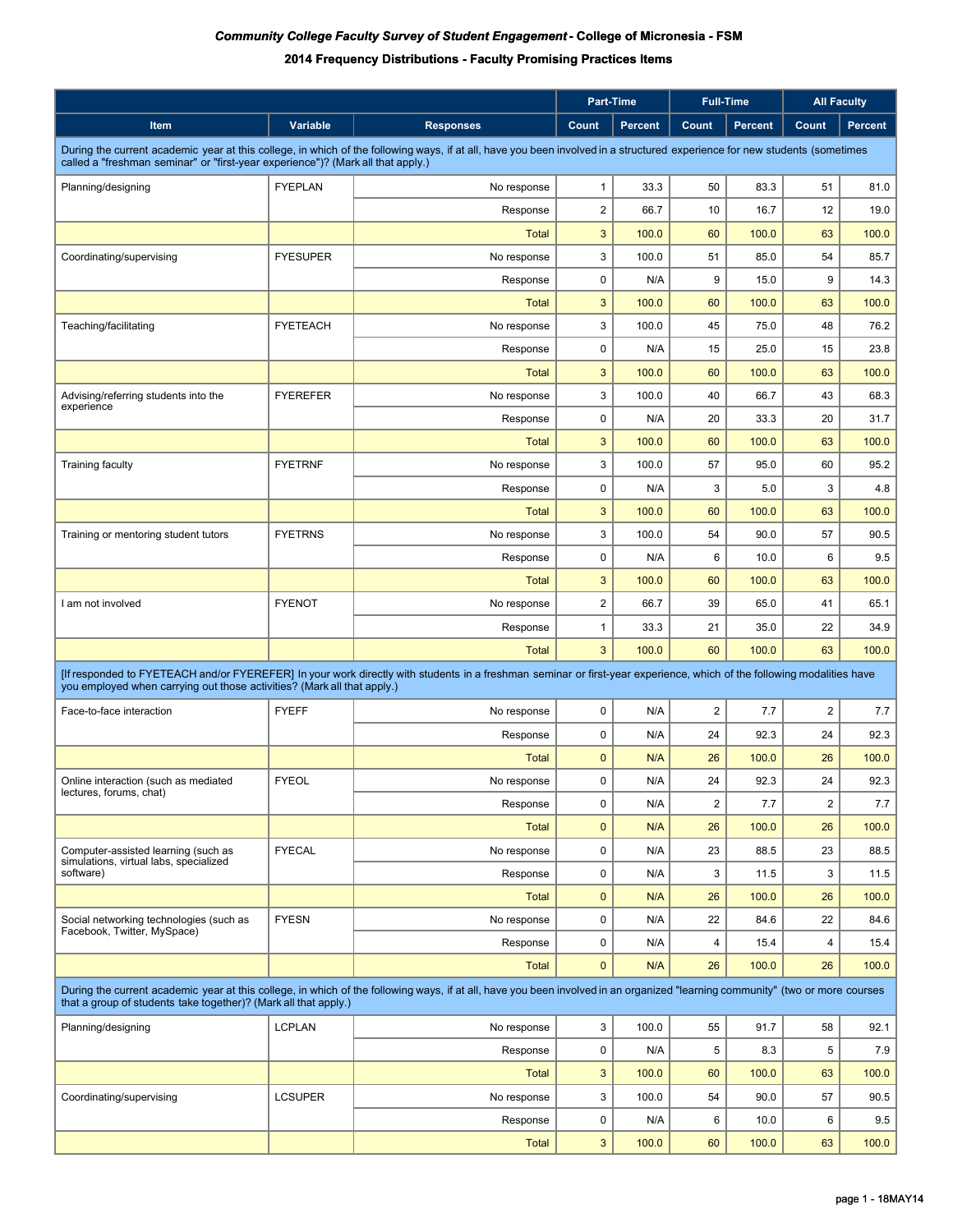|                                                                                                                                                                                                                                                  |                |                  | <b>Part-Time</b> |                | <b>Full-Time</b> |         |                | <b>All Faculty</b> |
|--------------------------------------------------------------------------------------------------------------------------------------------------------------------------------------------------------------------------------------------------|----------------|------------------|------------------|----------------|------------------|---------|----------------|--------------------|
| Item                                                                                                                                                                                                                                             | Variable       | <b>Responses</b> | Count            | <b>Percent</b> | Count            | Percent | Count          | <b>Percent</b>     |
| During the current academic year at this college, in which of the following ways, if at all, have you been involved in an organized "learning community" (two or more courses<br>that a group of students take together)? (Mark all that apply.) |                |                  |                  |                |                  |         |                |                    |
| Teaching/facilitating                                                                                                                                                                                                                            | <b>LCTEACH</b> | No response      | 3                | 100.0          | 48               | 80.0    | 51             | 81.0               |
|                                                                                                                                                                                                                                                  |                | Response         | 0                | N/A            | 12               | 20.0    | 12             | 19.0               |
|                                                                                                                                                                                                                                                  |                | <b>Total</b>     | $\mathsf 3$      | 100.0          | 60               | 100.0   | 63             | 100.0              |
| Advising/referring students into the                                                                                                                                                                                                             | <b>LCREFER</b> | No response      | 3                | 100.0          | 48               | 80.0    | 51             | 81.0               |
| experience                                                                                                                                                                                                                                       |                | Response         | 0                | N/A            | 12               | 20.0    | 12             | 19.0               |
|                                                                                                                                                                                                                                                  |                | <b>Total</b>     | 3                | 100.0          | 60               | 100.0   | 63             | 100.0              |
| <b>Training faculty</b>                                                                                                                                                                                                                          | <b>LCTRNF</b>  | No response      | 3                | 100.0          | 58               | 96.7    | 61             | 96.8               |
|                                                                                                                                                                                                                                                  |                | Response         | 0                | N/A            | $\overline{2}$   | 3.3     | $\overline{2}$ | 3.2                |
|                                                                                                                                                                                                                                                  |                | Total            | 3                | 100.0          | 60               | 100.0   | 63             | 100.0              |
| Training or mentoring student tutors                                                                                                                                                                                                             | <b>LCTRNS</b>  | No response      | 3                | 100.0          | 53               | 88.3    | 56             | 88.9               |
|                                                                                                                                                                                                                                                  |                | Response         | 0                | N/A            | $\overline{7}$   | 11.7    | $\overline{7}$ | 11.1               |
|                                                                                                                                                                                                                                                  |                | <b>Total</b>     | 3                | 100.0          | 60               | 100.0   | 63             | 100.0              |
| I am not involved                                                                                                                                                                                                                                | <b>LCNOT</b>   | No response      | 0                | N/A            | 31               | 51.7    | 31             | 49.2               |
|                                                                                                                                                                                                                                                  |                | Response         | 3                | 100.0          | 29               | 48.3    | 32             | 50.8               |
|                                                                                                                                                                                                                                                  |                | <b>Total</b>     | 3                | 100.0          | 60               | 100.0   | 63             | 100.0              |
| [If responded to LCTEACH and/or LCREFER] In your work directly with students in an organized learning community, which of the following modalities have you employed                                                                             |                |                  |                  |                |                  |         |                |                    |
| when carrying out those activities? (Mark all that apply.)                                                                                                                                                                                       |                |                  |                  |                |                  |         |                |                    |
| Face-to-face interaction                                                                                                                                                                                                                         | <b>LCFF</b>    | No response      | 0                | N/A            | $\overline{2}$   | 12.5    | $\overline{2}$ | 12.5               |
|                                                                                                                                                                                                                                                  |                | Response         | 0                | N/A            | 14               | 87.5    | 14             | 87.5               |
|                                                                                                                                                                                                                                                  |                | <b>Total</b>     | $\mathbf{0}$     | N/A            | 16               | 100.0   | 16             | 100.0              |
| Online interaction (such as mediated<br>lectures, forums, chat)                                                                                                                                                                                  | <b>LCOL</b>    | No response      | 0                | N/A            | 13               | 81.3    | 13             | 81.3               |
|                                                                                                                                                                                                                                                  |                | Response         | 0                | N/A            | 3                | 18.8    | 3              | 18.8               |
|                                                                                                                                                                                                                                                  |                | <b>Total</b>     | $\mathbf{0}$     | N/A            | 16               | 100.0   | 16             | 100.0              |
| Computer-assisted learning (such as<br>simulations, virtual labs, specialized                                                                                                                                                                    | <b>LCCAL</b>   | No response      | 0                | N/A            | 12               | 75.0    | 12             | 75.0               |
| software)                                                                                                                                                                                                                                        |                | Response         | 0                | N/A            | 4                | 25.0    | $\overline{4}$ | 25.0               |
|                                                                                                                                                                                                                                                  |                | <b>Total</b>     | $\mathbf{0}$     | N/A            | 16               | 100.0   | 16             | 100.0              |
| Social networking technologies (such as<br>Facebook, Twitter, MySpace)                                                                                                                                                                           | <b>LCSN</b>    | No response      | 0                | N/A            | 14               | 87.5    | 14             | 87.5               |
|                                                                                                                                                                                                                                                  |                | Response         | 0                | N/A            | $\overline{2}$   | 12.5    | $\overline{2}$ | 12.5               |
|                                                                                                                                                                                                                                                  |                | <b>Total</b>     | $\mathbf{0}$     | N/A            | 16               | 100.0   | 16             | 100.0              |
| During the current academic year at this college, in which of the following ways, if at all, have you been involved in college orientation? (Mark all that apply.)                                                                               |                |                  |                  |                |                  |         |                |                    |
| Planning/designing                                                                                                                                                                                                                               | <b>ORPLAN</b>  | No response      | $\mathbf{1}$     | 33.3           | 55               | 91.7    | 56             | 88.9               |
|                                                                                                                                                                                                                                                  |                | Response         | $\overline{c}$   | 66.7           | 5                | 8.3     | $\overline{7}$ | 11.1               |
|                                                                                                                                                                                                                                                  |                | <b>Total</b>     | $\mathbf{3}$     | 100.0          | 60               | 100.0   | 63             | 100.0              |
| Coordinating/supervising                                                                                                                                                                                                                         | <b>ORSUPER</b> | No response      | 3                | 100.0          | 56               | 93.3    | 59             | 93.7               |
|                                                                                                                                                                                                                                                  |                | Response         | 0                | N/A            | 4                | 6.7     | 4              | 6.3                |
|                                                                                                                                                                                                                                                  |                | <b>Total</b>     | 3                | 100.0          | 60               | 100.0   | 63             | 100.0              |
| Teaching/facilitating                                                                                                                                                                                                                            | ORTEACH        | No response      | 3                | 100.0          | 53               | 88.3    | 56             | 88.9               |
|                                                                                                                                                                                                                                                  |                | Response         | 0                | N/A            | $\overline{7}$   | 11.7    | $\overline{7}$ | 11.1               |
|                                                                                                                                                                                                                                                  |                | <b>Total</b>     | $\mathbf{3}$     | 100.0          | 60               | 100.0   | 63             | 100.0              |
| Advising/referring students into the                                                                                                                                                                                                             | ORREFER        | No response      | 3                | 100.0          | 37               | 61.7    | 40             | 63.5               |
| experience                                                                                                                                                                                                                                       |                | Response         | 0                | N/A            | 23               | 38.3    | 23             | 36.5               |
|                                                                                                                                                                                                                                                  |                | <b>Total</b>     | 3                | 100.0          | 60               | 100.0   | 63             | 100.0              |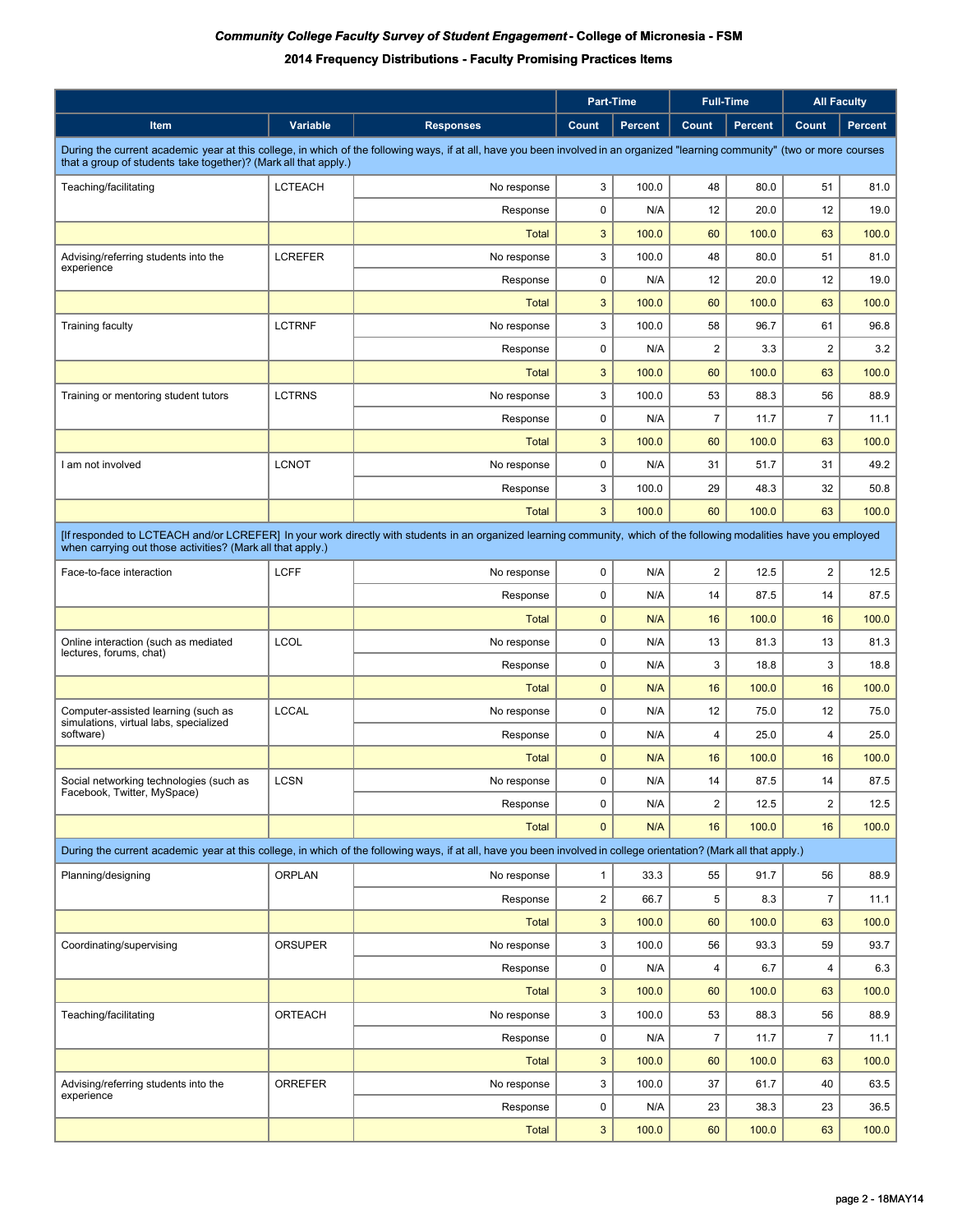|                                                                                                                                                                                                                                                                                                |                 |                  | Part-Time        |                |                |                |                |                | <b>Full-Time</b> |  |  | <b>All Faculty</b> |
|------------------------------------------------------------------------------------------------------------------------------------------------------------------------------------------------------------------------------------------------------------------------------------------------|-----------------|------------------|------------------|----------------|----------------|----------------|----------------|----------------|------------------|--|--|--------------------|
| Item                                                                                                                                                                                                                                                                                           | Variable        | <b>Responses</b> | Count            | <b>Percent</b> | Count          | <b>Percent</b> | Count          | <b>Percent</b> |                  |  |  |                    |
| During the current academic year at this college, in which of the following ways, if at all, have you been involved in college orientation? (Mark all that apply.)                                                                                                                             |                 |                  |                  |                |                |                |                |                |                  |  |  |                    |
| <b>Training faculty</b>                                                                                                                                                                                                                                                                        | <b>ORTRNF</b>   | No response      | 3                | 100.0          | 57             | 95.0           | 60             | 95.2           |                  |  |  |                    |
|                                                                                                                                                                                                                                                                                                |                 | Response         | $\mathbf 0$      | N/A            | 3              | 5.0            | 3              | 4.8            |                  |  |  |                    |
|                                                                                                                                                                                                                                                                                                |                 | <b>Total</b>     | $\mathbf{3}$     | 100.0          | 60             | 100.0          | 63             | 100.0          |                  |  |  |                    |
| Training or mentoring student tutors                                                                                                                                                                                                                                                           | <b>ORTRNS</b>   | No response      | 3                | 100.0          | 55             | 91.7           | 58             | 92.1           |                  |  |  |                    |
|                                                                                                                                                                                                                                                                                                |                 | Response         | $\mathbf 0$      | N/A            | 5              | 8.3            | 5              | 7.9            |                  |  |  |                    |
|                                                                                                                                                                                                                                                                                                |                 | <b>Total</b>     | $\mathbf{3}$     | 100.0          | 60             | 100.0          | 63             | 100.0          |                  |  |  |                    |
| I am not involved                                                                                                                                                                                                                                                                              | <b>ORNOT</b>    | No response      | $\boldsymbol{2}$ | 66.7           | 37             | 61.7           | 39             | 61.9           |                  |  |  |                    |
|                                                                                                                                                                                                                                                                                                |                 | Response         | $\mathbf{1}$     | 33.3           | 23             | 38.3           | 24             | 38.1           |                  |  |  |                    |
|                                                                                                                                                                                                                                                                                                |                 | <b>Total</b>     | 3                | 100.0          | 60             | 100.0          | 63             | 100.0          |                  |  |  |                    |
| [If responded to ORTEACH and/or ORREFER] In your work directly with students in college orientation, which of the following modalities have you employed when carrying<br>out those activities? (Mark all that apply.)                                                                         |                 |                  |                  |                |                |                |                |                |                  |  |  |                    |
| Face-to-face interaction                                                                                                                                                                                                                                                                       | <b>ORFF</b>     | No response      | $\mathbf 0$      | N/A            | $\mathbf{1}$   | 4.2            | $\mathbf{1}$   | 4.2            |                  |  |  |                    |
|                                                                                                                                                                                                                                                                                                |                 |                  | $\mathbf 0$      | N/A            |                |                | 23             |                |                  |  |  |                    |
|                                                                                                                                                                                                                                                                                                |                 | Response         |                  |                | 23             | 95.8           |                | 95.8           |                  |  |  |                    |
|                                                                                                                                                                                                                                                                                                | OROL            | <b>Total</b>     | $\mathbf 0$      | N/A            | 24             | 100.0          | 24             | 100.0          |                  |  |  |                    |
| Online interaction (such as mediated<br>lectures, forums, chat)                                                                                                                                                                                                                                |                 | No response      | $\mathbf 0$      | N/A            | 21             | 87.5           | 21             | 87.5           |                  |  |  |                    |
|                                                                                                                                                                                                                                                                                                |                 | Response         | $\mathbf 0$      | N/A            | 3              | 12.5           | 3              | 12.5           |                  |  |  |                    |
|                                                                                                                                                                                                                                                                                                |                 | <b>Total</b>     | $\mathbf 0$      | N/A            | 24             | 100.0          | 24             | 100.0          |                  |  |  |                    |
| Computer-assisted learning (such as<br>simulations, virtual labs, specialized                                                                                                                                                                                                                  | ORCAL           | No response      | $\mathbf 0$      | N/A            | 22             | 91.7           | 22             | 91.7           |                  |  |  |                    |
| software)                                                                                                                                                                                                                                                                                      |                 | Response         | $\mathbf 0$      | N/A            | $\overline{2}$ | 8.3            | $\overline{2}$ | 8.3            |                  |  |  |                    |
|                                                                                                                                                                                                                                                                                                |                 | <b>Total</b>     | $\mathbf{0}$     | N/A            | 24             | 100.0          | 24             | 100.0          |                  |  |  |                    |
| Social networking technologies (such as<br>Facebook, Twitter, MySpace)                                                                                                                                                                                                                         | <b>ORSN</b>     | No response      | $\mathbf 0$      | N/A            | 19             | 79.2           | 19             | 79.2           |                  |  |  |                    |
|                                                                                                                                                                                                                                                                                                |                 | Response         | $\mathbf 0$      | N/A            | 5              | 20.8           | 5              | 20.8           |                  |  |  |                    |
|                                                                                                                                                                                                                                                                                                |                 | <b>Total</b>     | $\mathbf{0}$     | N/A            | 24             | 100.0          | 24             | 100.0          |                  |  |  |                    |
| During the current academic year at this college, in which of the following ways, if at all, have you been involved in a student success course (such as a student<br>development, extended orientation, study skills, student life skills, or college success course)? (Mark all that apply.) |                 |                  |                  |                |                |                |                |                |                  |  |  |                    |
| Planning/designing                                                                                                                                                                                                                                                                             | <b>SSCPLAN</b>  | No response      | $\mathbf{1}$     | 33.3           | 54             | 90.0           | 55             | 87.3           |                  |  |  |                    |
|                                                                                                                                                                                                                                                                                                |                 | Response         | $\overline{2}$   | 66.7           | 6              | 10.0           | 8              | 12.7           |                  |  |  |                    |
|                                                                                                                                                                                                                                                                                                |                 | Total            | $\mathbf{3}$     | 100.0          | 60             | 100.0          | 63             | 100.0          |                  |  |  |                    |
| Coordinating/supervising                                                                                                                                                                                                                                                                       | <b>SSCSUPER</b> | No response      | 3                | 100.0          | 55             | 91.7           | 58             | 92.1           |                  |  |  |                    |
|                                                                                                                                                                                                                                                                                                |                 | Response         | 0                | N/A            | 5              | 8.3            | 5              | 7.9            |                  |  |  |                    |
|                                                                                                                                                                                                                                                                                                |                 | <b>Total</b>     | $\mathbf{3}$     | 100.0          | 60             | 100.0          | 63             | 100.0          |                  |  |  |                    |
| Teaching/facilitating                                                                                                                                                                                                                                                                          | <b>SSCTEACH</b> | No response      | 3                | 100.0          | 45             | 75.0           | 48             | 76.2           |                  |  |  |                    |
|                                                                                                                                                                                                                                                                                                |                 | Response         | 0                | N/A            | 15             | 25.0           | 15             | 23.8           |                  |  |  |                    |
|                                                                                                                                                                                                                                                                                                |                 | <b>Total</b>     | $\mathbf{3}$     | 100.0          | 60             | 100.0          | 63             | 100.0          |                  |  |  |                    |
| Advising/referring students into the                                                                                                                                                                                                                                                           | <b>SSCREFER</b> | No response      | 3                | 100.0          | 37             | 61.7           | 40             | 63.5           |                  |  |  |                    |
| experience                                                                                                                                                                                                                                                                                     |                 | Response         | 0                | N/A            | 23             | 38.3           | 23             | 36.5           |                  |  |  |                    |
|                                                                                                                                                                                                                                                                                                |                 | <b>Total</b>     | $\sqrt{3}$       | 100.0          | 60             | 100.0          | 63             | 100.0          |                  |  |  |                    |
| <b>Training faculty</b>                                                                                                                                                                                                                                                                        | <b>SSCTRNF</b>  | No response      | 3                | 100.0          | 59             | 98.3           | 62             | 98.4           |                  |  |  |                    |
|                                                                                                                                                                                                                                                                                                |                 | Response         | 0                | N/A            | $\mathbf{1}$   | 1.7            | 1              | 1.6            |                  |  |  |                    |
|                                                                                                                                                                                                                                                                                                |                 | <b>Total</b>     | $\mathsf 3$      | 100.0          | 60             | 100.0          | 63             | 100.0          |                  |  |  |                    |
| Training or mentoring student tutors                                                                                                                                                                                                                                                           | <b>SSCTRNS</b>  | No response      | 3                | 100.0          | 55             | 91.7           | 58             | 92.1           |                  |  |  |                    |
|                                                                                                                                                                                                                                                                                                |                 | Response         | 0                | N/A            | 5              | 8.3            | 5              | 7.9            |                  |  |  |                    |
|                                                                                                                                                                                                                                                                                                |                 | <b>Total</b>     | $\mathbf{3}$     | 100.0          | 60             | 100.0          | 63             | 100.0          |                  |  |  |                    |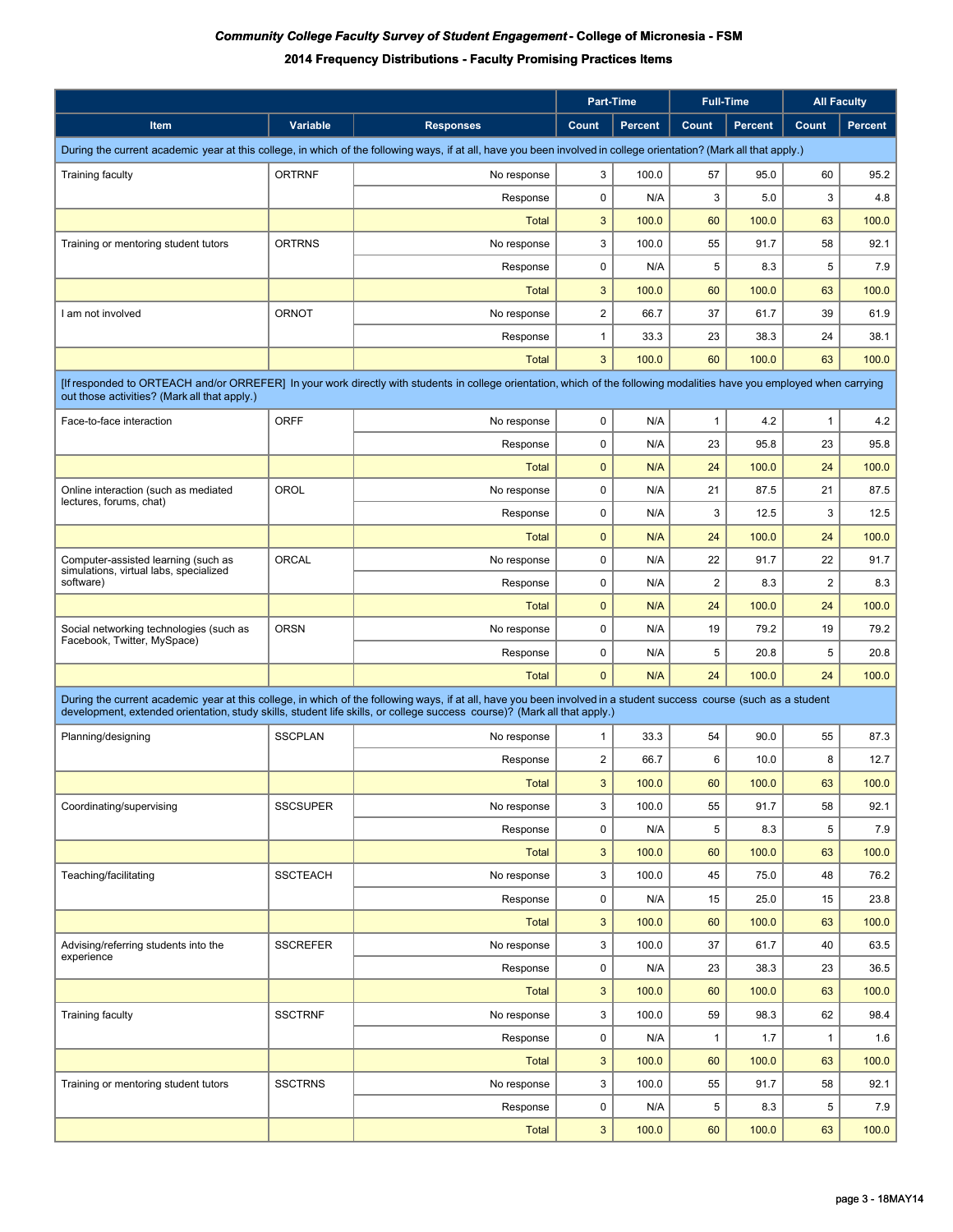|                                                                                                                                                                                                                                                                                                                              |                  | <b>Part-Time</b> |                |                |                | <b>Full-Time</b>        |                |  | <b>All Faculty</b> |
|------------------------------------------------------------------------------------------------------------------------------------------------------------------------------------------------------------------------------------------------------------------------------------------------------------------------------|------------------|------------------|----------------|----------------|----------------|-------------------------|----------------|--|--------------------|
| Item<br>Variable                                                                                                                                                                                                                                                                                                             | <b>Responses</b> | Count            | <b>Percent</b> | Count          | <b>Percent</b> | Count                   | <b>Percent</b> |  |                    |
| During the current academic year at this college, in which of the following ways, if at all, have you been involved in a student success course (such as a student<br>development, extended orientation, study skills, student life skills, or college success course)? (Mark all that apply.)                               |                  |                  |                |                |                |                         |                |  |                    |
| <b>SSCNOT</b><br>I am not involved                                                                                                                                                                                                                                                                                           | No response      | $\overline{2}$   | 66.7           | 40             | 66.7           | 42                      | 66.7           |  |                    |
|                                                                                                                                                                                                                                                                                                                              | Response         | $\mathbf{1}$     | 33.3           | 20             | 33.3           | 21                      | 33.3           |  |                    |
|                                                                                                                                                                                                                                                                                                                              | <b>Total</b>     | 3                | 100.0          | 60             | 100.0          | 63                      | 100.0          |  |                    |
| [If responded to SSCTEACH and/or SSCREFER] In your work directly with students in a student success course, which of the following modalities have you employed<br>when carrying out those activities? (Mark all that apply.)                                                                                                |                  |                  |                |                |                |                         |                |  |                    |
| <b>SSCFF</b><br>Face-to-face interaction                                                                                                                                                                                                                                                                                     | No response      | 0                | N/A            | $\overline{2}$ | 7.7            | $\overline{2}$          | 7.7            |  |                    |
|                                                                                                                                                                                                                                                                                                                              | Response         | $\mathbf 0$      | N/A            | 24             | 92.3           | 24                      | 92.3           |  |                    |
|                                                                                                                                                                                                                                                                                                                              | <b>Total</b>     | $\mathbf 0$      | N/A            | 26             | 100.0          | 26                      | 100.0          |  |                    |
| <b>SSCOL</b><br>Online interaction (such as mediated                                                                                                                                                                                                                                                                         | No response      | $\mathbf 0$      | N/A            | 24             | 92.3           | 24                      | 92.3           |  |                    |
| lectures, forums, chat)                                                                                                                                                                                                                                                                                                      | Response         | $\mathbf 0$      | N/A            | $\overline{2}$ | 7.7            | $\overline{2}$          | 7.7            |  |                    |
|                                                                                                                                                                                                                                                                                                                              | <b>Total</b>     | $\mathbf{0}$     | N/A            | 26             | 100.0          | 26                      | 100.0          |  |                    |
| <b>SSCCAL</b><br>Computer-assisted learning (such as                                                                                                                                                                                                                                                                         | No response      | $\mathbf 0$      | N/A            | 23             | 88.5           | 23                      | 88.5           |  |                    |
| simulations, virtual labs, specialized<br>software)                                                                                                                                                                                                                                                                          | Response         | 0                | N/A            | 3              | 11.5           | 3                       | 11.5           |  |                    |
|                                                                                                                                                                                                                                                                                                                              | <b>Total</b>     | $\mathbf 0$      | N/A            | 26             | 100.0          | 26                      | 100.0          |  |                    |
| <b>SSCSN</b><br>Social networking technologies (such as                                                                                                                                                                                                                                                                      | No response      | $\mathbf 0$      | N/A            | 24             | 92.3           | 24                      | 92.3           |  |                    |
| Facebook, Twitter, MySpace)                                                                                                                                                                                                                                                                                                  | Response         | $\mathbf 0$      | N/A            | $\overline{2}$ | 7.7            | $\overline{2}$          | 7.7            |  |                    |
|                                                                                                                                                                                                                                                                                                                              | <b>Total</b>     | $\mathbf{0}$     | N/A            | 26             | 100.0          | 26                      | 100.0          |  |                    |
| During the current academic year at this college, in which of the following ways, if at all, have you been involved in an accelerated course or a fast-track program (learning<br>experience designed to move students through coursework in order to complete their educational goals more quickly)? (Mark all that apply.) |                  |                  |                |                |                |                         |                |  |                    |
| <b>ACCPLAN</b><br>Planning/designing                                                                                                                                                                                                                                                                                         | No response      | 3                | 100.0          | 58             | 96.7           | 61                      | 96.8           |  |                    |
|                                                                                                                                                                                                                                                                                                                              | Response         | $\mathbf 0$      | N/A            | $\overline{2}$ | 3.3            | $\overline{2}$          | 3.2            |  |                    |
|                                                                                                                                                                                                                                                                                                                              | <b>Total</b>     | 3                | 100.0          | 60             | 100.0          | 63                      | 100.0          |  |                    |
| <b>ACCSUPER</b><br>Coordinating/supervising                                                                                                                                                                                                                                                                                  | No response      | 3                | 100.0          | 58             | 96.7           | 61                      | 96.8           |  |                    |
|                                                                                                                                                                                                                                                                                                                              | Response         | $\mathbf 0$      | N/A            | $\overline{2}$ | 3.3            | $\overline{\mathbf{c}}$ | 3.2            |  |                    |
|                                                                                                                                                                                                                                                                                                                              | <b>Total</b>     | $\mathbf{3}$     | 100.0          | 60             | 100.0          | 63                      | 100.0          |  |                    |
| Teaching/facilitating<br><b>ACCTEACH</b>                                                                                                                                                                                                                                                                                     | No response      | 3                | 100.0          | 57             | 95.0           | 60                      | 95.2           |  |                    |
|                                                                                                                                                                                                                                                                                                                              | Response         | $\mathbf 0$      | N/A            | 3              | 5.0            | 3                       | 4.8            |  |                    |
|                                                                                                                                                                                                                                                                                                                              | <b>Total</b>     | $\mathbf{3}$     | 100.0          | 60             | 100.0          | 63                      | 100.0          |  |                    |
| <b>ACCREFER</b><br>Advising/referring students into the                                                                                                                                                                                                                                                                      | No response      | 3                | 100.0          | 52             | 86.7           | 55                      | 87.3           |  |                    |
| experience                                                                                                                                                                                                                                                                                                                   | Response         | 0                | N/A            | 8              | 13.3           | 8                       | 12.7           |  |                    |
|                                                                                                                                                                                                                                                                                                                              | <b>Total</b>     | $\mathbf{3}$     | 100.0          | 60             | 100.0          | 63                      | 100.0          |  |                    |
| <b>ACCTRNF</b><br><b>Training faculty</b>                                                                                                                                                                                                                                                                                    | No response      | 3                | 100.0          | 60             | 100.0          | 63                      | 100.0          |  |                    |
|                                                                                                                                                                                                                                                                                                                              | Response         | $\mathbf 0$      | N/A            | $\mathbf 0$    | N/A            | 0                       | N/A            |  |                    |
|                                                                                                                                                                                                                                                                                                                              | <b>Total</b>     | $\mathbf{3}$     | 100.0          | 60             | 100.0          | 63                      | 100.0          |  |                    |
| <b>ACCTRNS</b><br>Training or mentoring student tutors                                                                                                                                                                                                                                                                       | No response      | 3                | 100.0          | 58             | 96.7           | 61                      | 96.8           |  |                    |
|                                                                                                                                                                                                                                                                                                                              | Response         | 0                | N/A            | $\overline{c}$ | 3.3            | $\overline{\mathbf{c}}$ | 3.2            |  |                    |
|                                                                                                                                                                                                                                                                                                                              | <b>Total</b>     | $\mathbf{3}$     | 100.0          | 60             | 100.0          | 63                      | 100.0          |  |                    |
| <b>ACCNOT</b><br>I am not involved                                                                                                                                                                                                                                                                                           | No response      | 0                | N/A            | 20             | 33.3           | 20                      | 31.7           |  |                    |
|                                                                                                                                                                                                                                                                                                                              | Response         | 3                | 100.0          | 40             | 66.7           | 43                      | 68.3           |  |                    |
|                                                                                                                                                                                                                                                                                                                              | <b>Total</b>     | $\mathbf{3}$     | 100.0          | 60             | 100.0          | 63                      | 100.0          |  |                    |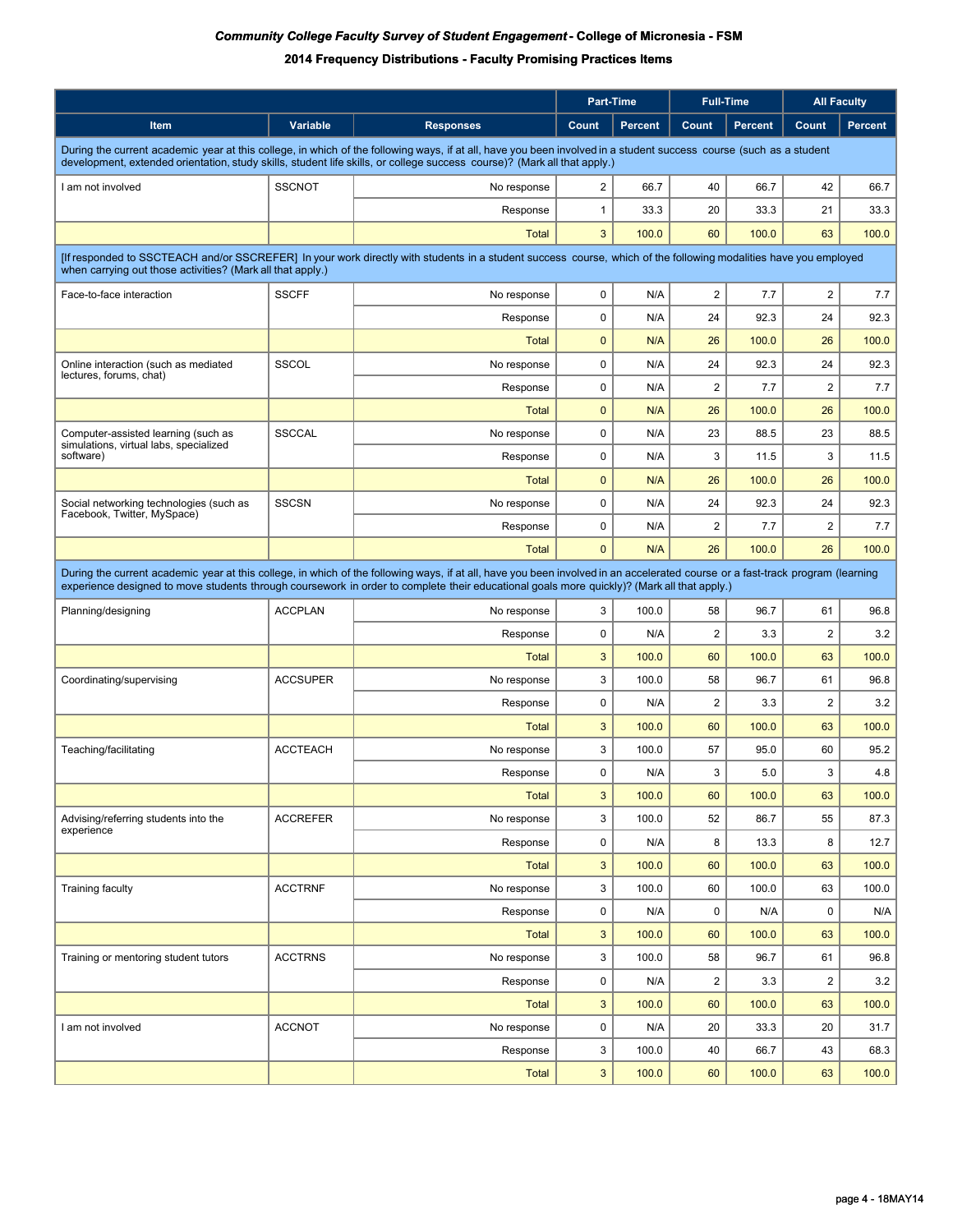|                                                                                                                                                                              |                |                                                                                                                | Part-Time               |                | <b>Full-Time</b> |                | <b>All Faculty</b>      |         |
|------------------------------------------------------------------------------------------------------------------------------------------------------------------------------|----------------|----------------------------------------------------------------------------------------------------------------|-------------------------|----------------|------------------|----------------|-------------------------|---------|
| Item                                                                                                                                                                         | Variable       | <b>Responses</b>                                                                                               | Count                   | <b>Percent</b> | Count            | <b>Percent</b> | Count                   | Percent |
| [If responded to ACCTEACH and/or ACCREFER] In your work directly with students in an accelerated course or a fast-track program, which of the following modalities have      |                |                                                                                                                |                         |                |                  |                |                         |         |
| you employed when carrying out those activities? (Mark all that apply.)                                                                                                      |                |                                                                                                                |                         |                |                  |                |                         |         |
| Face-to-face interaction                                                                                                                                                     | <b>ACCFF</b>   | No response                                                                                                    | 0                       | N/A            | 0                | N/A            | 0                       | N/A     |
|                                                                                                                                                                              |                | Response                                                                                                       | 0                       | N/A            | 9                | 100.0          | 9                       | 100.0   |
|                                                                                                                                                                              |                | <b>Total</b>                                                                                                   | $\mathbf{0}$            | N/A            | 9                | 100.0          | 9                       | 100.0   |
| Online interaction (such as mediated<br>lectures, forums, chat)                                                                                                              | <b>ACCCOL</b>  | No response                                                                                                    | 0                       | N/A            | 9                | 100.0          | 9                       | 100.0   |
|                                                                                                                                                                              |                | Response                                                                                                       | 0                       | N/A            | $\mathbf 0$      | N/A            | $\mathbf 0$             | N/A     |
|                                                                                                                                                                              |                | <b>Total</b>                                                                                                   | $\mathbf{0}$            | N/A            | 9                | 100.0          | 9                       | 100.0   |
| Computer-assisted learning (such as<br>simulations, virtual labs, specialized                                                                                                | <b>ACCCAL</b>  | No response                                                                                                    | 0                       | N/A            | $\overline{7}$   | 77.8           | $\overline{7}$          | 77.8    |
| software)                                                                                                                                                                    |                | Response                                                                                                       | 0                       | N/A            | $\overline{2}$   | 22.2           | $\overline{2}$          | 22.2    |
|                                                                                                                                                                              |                | <b>Total</b>                                                                                                   | $\mathbf{0}$            | N/A            | 9                | 100.0          | 9                       | 100.0   |
| Social networking technologies (such as<br>Facebook, Twitter, MySpace)                                                                                                       | <b>ACCSN</b>   | No response                                                                                                    | 0                       | N/A            | 8                | 88.9           | 8                       | 88.9    |
|                                                                                                                                                                              |                | Response                                                                                                       | 0                       | N/A            | $\mathbf{1}$     | 11.1           | $\mathbf{1}$            | 11.1    |
|                                                                                                                                                                              |                | <b>Total</b>                                                                                                   | $\mathbf{0}$            | N/A            | 9                | 100.0          | 9                       | 100.0   |
| At the beginning of the current term, in your selected course section, which of the following methods, if any, did you use to administer an in-class assessment to determine |                |                                                                                                                |                         |                |                  |                |                         |         |
| your students' preparedness to succeed in the course? (Mark all that apply.)                                                                                                 |                |                                                                                                                |                         |                |                  |                |                         |         |
| A written assessment                                                                                                                                                         | <b>PREPWR</b>  | No response                                                                                                    | 3                       | 100.0          | 18               | 30.0           | 21                      | 33.3    |
|                                                                                                                                                                              |                | Response                                                                                                       | 0                       | N/A            | 42               | 70.0           | 42                      | 66.7    |
|                                                                                                                                                                              |                | <b>Total</b>                                                                                                   | 3                       | 100.0          | 60               | 100.0          | 63                      | 100.0   |
| An oral assessment                                                                                                                                                           | <b>PREPOR</b>  | No response                                                                                                    | 3                       | 100.0          | 47               | 78.3           | 50                      | 79.4    |
|                                                                                                                                                                              |                | Response                                                                                                       | 0                       | N/A            | 13               | 21.7           | 13                      | 20.6    |
|                                                                                                                                                                              |                | <b>Total</b>                                                                                                   | 3                       | 100.0          | 60               | 100.0          | 63                      | 100.0   |
| An online assessment                                                                                                                                                         | <b>PREPON</b>  | No response                                                                                                    | $\overline{\mathbf{c}}$ | 66.7           | 59               | 98.3           | 61                      | 96.8    |
|                                                                                                                                                                              |                | Response                                                                                                       | $\mathbf{1}$            | 33.3           | $\mathbf{1}$     | 1.7            | $\overline{\mathbf{c}}$ | 3.2     |
|                                                                                                                                                                              |                | <b>Total</b>                                                                                                   | 3                       | 100.0          | 60               | 100.0          | 63                      | 100.0   |
| A computer-assisted assessment                                                                                                                                               | <b>PREPCA</b>  | No response                                                                                                    | 3                       | 100.0          | 57               | 95.0           | 60                      | 95.2    |
|                                                                                                                                                                              |                | Response                                                                                                       | 0                       | N/A            | 3                | 5.0            | 3                       | 4.8     |
|                                                                                                                                                                              |                | <b>Total</b>                                                                                                   | 3                       | 100.0          | 60               | 100.0          | 63                      | 100.0   |
| None of these                                                                                                                                                                | <b>PREPNOT</b> | No response                                                                                                    | 1                       | 33.3           | 52               | 86.7           | 53                      | 84.1    |
|                                                                                                                                                                              |                | Response                                                                                                       | $\overline{\mathbf{c}}$ | 66.7           | 8                | 13.3           | 10                      | 15.9    |
|                                                                                                                                                                              |                | Total                                                                                                          | 3                       | 100.0          | 60               | 100.0          | 63                      | 100.0   |
|                                                                                                                                                                              |                |                                                                                                                |                         |                |                  |                |                         |         |
| [If responded to any of PREPWR through                                                                                                                                       | ASSESACT       | I recommend to a student that he/she                                                                           | $\mathbf{1}$            | 100.0          | 17               | 39.5           | 18                      | 40.9    |
| PREPCAI Which of the following, if any, is<br>your most common action based on                                                                                               |                | use tutoring or other academic support<br>service                                                              |                         |                |                  |                |                         |         |
| results of your in-class assessment if a<br>student is under-prepared?                                                                                                       |                | I recommend to academic advising or<br>student services that a student be<br>placed in another course or level | $\mathbf 0$             | N/A            | 6                | 14.0           | 6                       | 13.6    |
|                                                                                                                                                                              |                | I adjust my course pedagogy or                                                                                 | $\mathbf 0$             | N/A            | 17               | 39.5           | 17                      | 38.6    |
|                                                                                                                                                                              |                | I advise a student to drop the course                                                                          | 0                       | N/A            | $\mathbf{1}$     | 2.3            | $\mathbf{1}$            | 2.3     |
|                                                                                                                                                                              |                | Other                                                                                                          | 0                       | N/A            | $\overline{c}$   | 4.7            | $\overline{\mathbf{c}}$ | 4.5     |
|                                                                                                                                                                              |                | <b>Total</b>                                                                                                   | $\mathbf{1}$            | 100.0          | 43               | 100.0          | 44                      | 100.0   |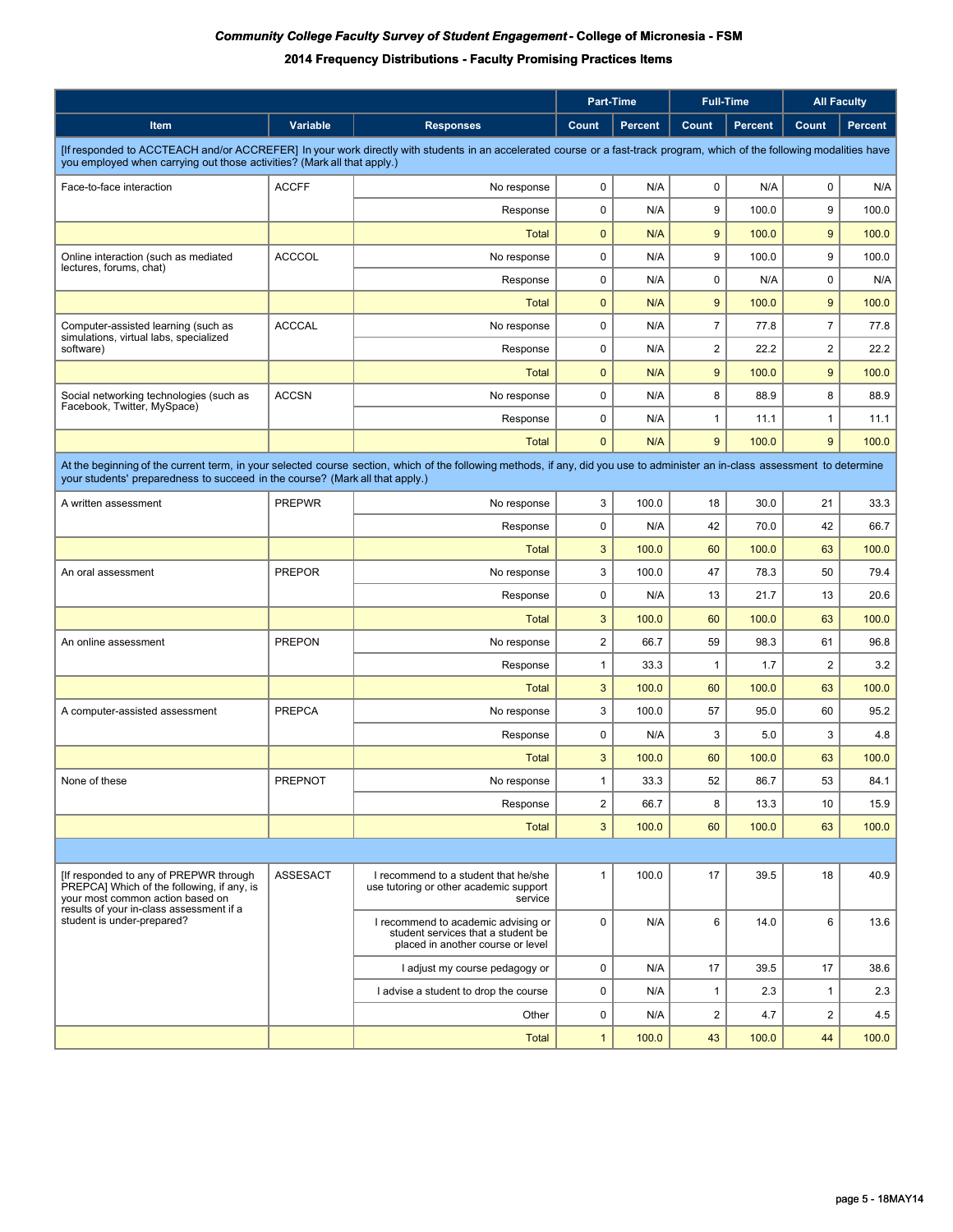|                                                                                                                                                                                            |                   |                  | Part-Time                 |                | <b>Full-Time</b>        |         | <b>All Faculty</b> |         |
|--------------------------------------------------------------------------------------------------------------------------------------------------------------------------------------------|-------------------|------------------|---------------------------|----------------|-------------------------|---------|--------------------|---------|
| <b>Item</b>                                                                                                                                                                                | Variable          | <b>Responses</b> | Count                     | <b>Percent</b> | Count                   | Percent | Count              | Percent |
|                                                                                                                                                                                            |                   |                  |                           |                |                         |         |                    |         |
| During the current term at this college,                                                                                                                                                   | <b>REGAFTER</b>   | None             | $\mathbf{1}$              | 33.3           | 12                      | 23.5    | 13                 | 24.1    |
| about what percentage of the students in<br>your selected course section registered                                                                                                        |                   | 1-10%            | $\boldsymbol{2}$          | 66.7           | 26                      | 51.0    | 28                 | 51.9    |
| after the first class session?                                                                                                                                                             |                   | 11-25%           | 0                         | N/A            | 3                       | 5.9     | 3                  | 5.6     |
|                                                                                                                                                                                            |                   | 26-50%           | 0                         | N/A            | $\overline{\mathbf{c}}$ | 3.9     | $\overline{2}$     | 3.7     |
|                                                                                                                                                                                            |                   | More than 50%    | $\mathbf 0$               | N/A            | 8                       | 15.7    | 8                  | 14.8    |
|                                                                                                                                                                                            |                   | <b>Total</b>     | 3                         | 100.0          | 51                      | 100.0   | 54                 | 100.0   |
|                                                                                                                                                                                            |                   |                  |                           |                |                         |         |                    |         |
| For your selected course section, do you                                                                                                                                                   | <b>ATTENDPOL</b>  | No               | 0                         | N/A            | 3                       | 5.9     | 3                  | 5.6     |
| have a course attendance policy that<br>specifies the adverse impact on students'<br>grades for missing class?                                                                             |                   | Yes              | 3                         | 100.0          | 48                      | 94.1    | 51                 | 94.4    |
|                                                                                                                                                                                            |                   | <b>Total</b>     | 3                         | 100.0          | 51                      | 100.0   | 54                 | 100.0   |
| [If yes to ATTENDPOL] In which of the following ways, if any, have you communicated the attendance policy to the students in your selected course section? (Mark all that                  |                   |                  |                           |                |                         |         |                    |         |
| apply.)                                                                                                                                                                                    |                   |                  |                           |                |                         |         |                    |         |
| I've orally explained the policy to my<br>students                                                                                                                                         | <b>EXPATTEND</b>  | No response      | 1                         | 33.3           | 5                       | 10.4    | 6                  | 11.8    |
|                                                                                                                                                                                            |                   | Response         | $\overline{c}$            | 66.7           | 43                      | 89.6    | 45                 | 88.2    |
|                                                                                                                                                                                            |                   | Total            | 3                         | 100.0          | 48                      | 100.0   | 51                 | 100.0   |
| I've included the policy on the course<br>syllabus                                                                                                                                         | <b>SYLATTEND</b>  | No response      | 0                         | N/A            | 0                       | N/A     | $\mathbf 0$        | N/A     |
|                                                                                                                                                                                            |                   | Response         | 3                         | 100.0          | 48                      | 100.0   | 51                 | 100.0   |
|                                                                                                                                                                                            |                   | Total            | 3                         | 100.0          | 48                      | 100.0   | 51                 | 100.0   |
| I've posted the policy on a course website,<br>blog, etc.                                                                                                                                  | <b>WEBATTEND</b>  | No response      | $\overline{c}$            | 66.7           | 42                      | 87.5    | 44                 | 86.3    |
|                                                                                                                                                                                            |                   | Response         | $\mathbf{1}$              | 33.3           | 6                       | 12.5    | $\overline{7}$     | 13.7    |
|                                                                                                                                                                                            |                   | <b>Total</b>     | 3                         | 100.0          | 48                      | 100.0   | 51                 | 100.0   |
| I had students sign the syllabus or<br>attendance policy as a contract or mutual                                                                                                           | SIGNATTEND        | No response      | 3                         | 100.0          | 45                      | 93.8    | 48                 | 94.1    |
| understanding of expectations                                                                                                                                                              |                   | Response         | 0                         | N/A            | 3                       | 6.3     | 3                  | 5.9     |
|                                                                                                                                                                                            |                   | <b>Total</b>     | 3                         | 100.0          | 48                      | 100.0   | 51                 | 100.0   |
| I've sent the policy in an e-mail to my<br>students                                                                                                                                        | <b>EMALATTEND</b> | No response      | $\overline{\mathbf{c}}$   | 66.7           | 36                      | 75.0    | 38                 | 74.5    |
|                                                                                                                                                                                            |                   | Response         | 1                         | 33.3           | 12                      | 25.0    | 13                 | 25.5    |
|                                                                                                                                                                                            |                   | Total            | 3                         | 100.0          | 48                      | 100.0   | 51                 | 100.0   |
| I've sent the policy in a text message (SMS<br>message) to my students                                                                                                                     | <b>TXTATTEND</b>  | No response      | 3                         | 100.0          | 48                      | 100.0   | 51                 | 100.0   |
|                                                                                                                                                                                            |                   | Response         | 0                         | N/A            | 0                       | N/A     | $\mathbf 0$        | N/A     |
|                                                                                                                                                                                            |                   | <b>Total</b>     | 3                         | 100.0          | 48                      | 100.0   | 51                 | 100.0   |
| I've posted the policy or sent it via social<br>networking tools (Facebook, Twitter,                                                                                                       | <b>SNATTEND</b>   | No response      | 3                         | 100.0          | 48                      | 100.0   | 51                 | 100.0   |
| MySpace)                                                                                                                                                                                   |                   | Response         | 0                         | N/A            | $\mathbf 0$             | N/A     | 0                  | N/A     |
|                                                                                                                                                                                            |                   | <b>Total</b>     | 3                         | 100.0          | 48                      | 100.0   | 51                 | 100.0   |
| [If yes to ATTENDPOL] What is the nature of the adverse impact on students' grades for missing class (not assignment deadlines) in your selected course section? (Mark<br>all that apply.) |                   |                  |                           |                |                         |         |                    |         |
| Attendance is tied to a participation score<br>or grade                                                                                                                                    | <b>ATDGRADE</b>   | No response      | 1                         | 33.3           | 10                      | 20.8    | 11                 | 21.6    |
|                                                                                                                                                                                            |                   | Response         | $\overline{\mathbf{c}}$   | 66.7           | 38                      | 79.2    | 40                 | 78.4    |
|                                                                                                                                                                                            |                   | <b>Total</b>     | 3                         | 100.0          | 48                      | 100.0   | 51                 | 100.0   |
| I deduct a given number of points from the<br>final grade for each missed class                                                                                                            | <b>ATDDEDUCT</b>  | No response      | $\overline{\mathbf{c}}$   | 66.7           | 42                      | 87.5    | 44                 | 86.3    |
|                                                                                                                                                                                            |                   | Response         | $\mathbf{1}$              | 33.3           | 6                       | 12.5    | $\overline{7}$     | 13.7    |
|                                                                                                                                                                                            |                   | <b>Total</b>     | $\ensuremath{\mathsf{3}}$ | 100.0          | 48                      | 100.0   | 51                 | 100.0   |
| I deduct a given number of points after a<br>preset number of classes have been                                                                                                            | <b>ATDCLASS</b>   | No response      | 3                         | 100.0          | 44                      | 91.7    | 47                 | 92.2    |
| missed                                                                                                                                                                                     |                   | Response         | 0                         | N/A            | 4                       | 8.3     | 4                  | 7.8     |
|                                                                                                                                                                                            |                   | <b>Total</b>     | 3                         | 100.0          | 48                      | 100.0   | 51                 | 100.0   |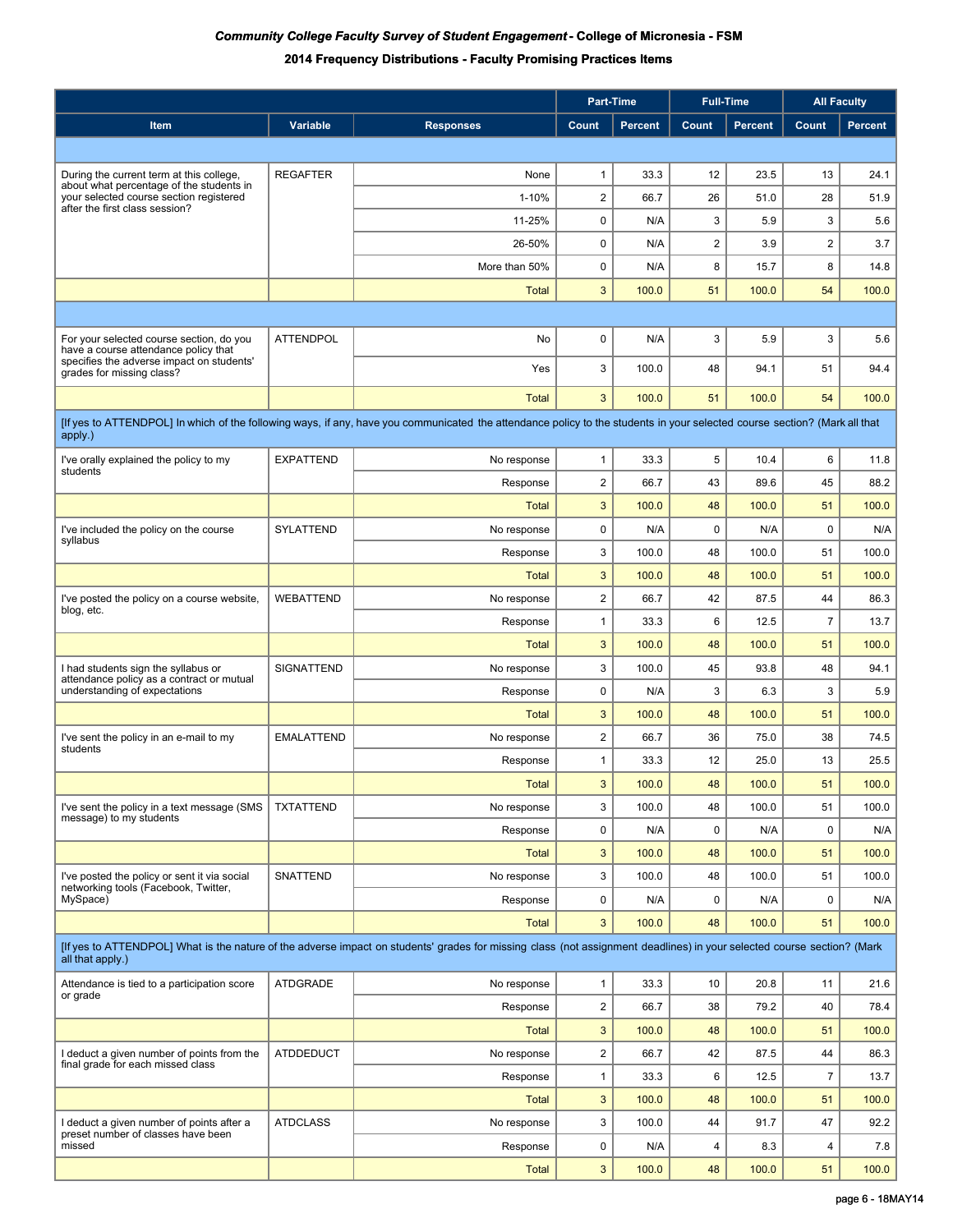|                                                                                                                                                                        |                   |                  | Part-Time               |                | <b>Full-Time</b>        |                | <b>All Faculty</b> |                |
|------------------------------------------------------------------------------------------------------------------------------------------------------------------------|-------------------|------------------|-------------------------|----------------|-------------------------|----------------|--------------------|----------------|
| Item                                                                                                                                                                   | Variable          | <b>Responses</b> | Count                   | <b>Percent</b> | Count                   | <b>Percent</b> | Count              | <b>Percent</b> |
| [If yes to ATTENDPOL] What is the nature of the adverse impact on students' grades for missing class (not assignment deadlines) in your selected course section? (Mark |                   |                  |                         |                |                         |                |                    |                |
| all that apply.)                                                                                                                                                       |                   |                  |                         |                |                         |                |                    |                |
| Other                                                                                                                                                                  | <b>ATDOTHER</b>   | No response      | $\mathbf{1}$            | 33.3           | 37                      | 77.1           | 38                 | 74.5           |
|                                                                                                                                                                        |                   | Response         | $\mathbf 2$<br>3        | 66.7<br>100.0  | 11<br>48                | 22.9<br>100.0  | 13<br>51           | 25.5<br>100.0  |
|                                                                                                                                                                        |                   | Total            |                         |                |                         |                |                    |                |
|                                                                                                                                                                        | <b>GRPDRNG</b>    | Never            | 1                       | 33.3           | 3                       | 5.9            | 4                  |                |
| How often during your selected course<br>section do you assign group learning<br>experiences that require students to                                                  |                   | Sometimes        | $\overline{\mathbf{c}}$ | 66.7           | 13                      | 25.5           | 15                 | 7.4<br>27.8    |
| interact with a specific group of peers<br>during class to complete group                                                                                              |                   | Often            | $\mathbf 0$             | N/A            | 20                      | 39.2           | 20                 | 37.0           |
| assignments or projects?                                                                                                                                               |                   | Very often       | $\mathbf 0$             | N/A            | 15                      | 29.4           | 15                 | 27.8           |
|                                                                                                                                                                        |                   | Total            | $\sqrt{3}$              | 100.0          | 51                      | 100.0          | 54                 | 100.0          |
| How often during your selected course                                                                                                                                  | <b>GRPPROJ</b>    | Never            | 1                       | 33.3           | 15                      | 29.4           | 16                 | 29.6           |
| section do you assign group learning<br>experiences that require students to                                                                                           |                   | Sometimes        | 1                       | 33.3           | 19                      | 37.3           | 20                 | 37.0           |
| interact with a specific group of peers<br>outside of the classroom to complete                                                                                        |                   | Often            | 1                       | 33.3           | 13                      | 25.5           | 14                 | 25.9           |
| group assignments or projects?                                                                                                                                         |                   | Very often       | 0                       | N/A            | $\overline{\mathbf{4}}$ | 7.8            | 4                  | 7.4            |
|                                                                                                                                                                        |                   | Total            | $\sqrt{3}$              | 100.0          | 51                      | 100.0          | 54                 | 100.0          |
| How often during your selected course                                                                                                                                  | <b>GRPSTDYOUT</b> | Never            | $\mathbf 2$             | 66.7           | 10                      | 19.6           | 12                 | 22.2           |
| section do you assign group learning<br>experiences that require students to study<br>together outside of class?                                                       |                   | Sometimes        | 0                       | N/A            | 23                      | 45.1           | 23                 | 42.6           |
|                                                                                                                                                                        |                   | Often            | $\mathbf{1}$            | 33.3           | 12                      | 23.5           | 13                 | 24.1           |
|                                                                                                                                                                        |                   | Very often       | $\mathbf 0$             | N/A            | 6                       | 11.8           | 6                  | 11.1           |
|                                                                                                                                                                        |                   | Total            | 3                       | 100.0          | 51                      | 100.0          | 54                 | 100.0          |
| How often during your selected course<br>section do you assign group learning                                                                                          | <b>GRPSTDYIN</b>  | Never            | $\mathbf 0$             | N/A            | 9                       | 17.6           | 9                  | 16.7           |
| experiences that require students to study<br>together during class?                                                                                                   |                   | Sometimes        | 3                       | 100.0          | 18                      | 35.3           | 21                 | 38.9           |
|                                                                                                                                                                        |                   | Often            | $\mathbf 0$             | N/A            | 14                      | 27.5           | 14                 | 25.9           |
|                                                                                                                                                                        |                   | Very often       | 0                       | N/A            | 10                      | 19.6           | 10                 | 18.5           |
|                                                                                                                                                                        |                   | <b>Total</b>     | $\sqrt{3}$              | 100.0          | 51                      | 100.0          | 54                 | 100.0          |
| How often during your selected course<br>section do you assign group learning                                                                                          | <b>GRPTECH</b>    | Never            | $\overline{\mathbf{c}}$ | 100.0          | 20                      | 39.2           | 22                 | 41.5           |
| experiences that require students to<br>collaborate using technology-mediated                                                                                          |                   | Sometimes        | 0                       | N/A            | 18                      | 35.3           | 18                 | 34.0           |
| methods (such as forums, blogs, wikis,<br>social networking tools, multiplayer                                                                                         |                   | Often            | $\mathbf 0$             | N/A            | 8                       | 15.7           | 8                  | 15.1           |
| games)?                                                                                                                                                                |                   | Very often       | 0                       | N/A            | 5                       | 9.8            | 5                  | 9.4            |
|                                                                                                                                                                        |                   | <b>Total</b>     | $\overline{2}$          | 100.0          | 51                      | 100.0          | 53                 | 100.0          |
|                                                                                                                                                                        |                   |                  |                         |                |                         |                |                    |                |
| In your selected course section, do you<br>require students to be involved in an                                                                                       | <b>REQHNDSON</b>  | No               | $\overline{2}$          | 66.7           | 36                      | 70.6           | 38                 | 70.4           |
| internship, apprenticeship, clinical<br>placement, or other "hands-on" learning<br>experience beyond the classroom?                                                    |                   | Yes              | $\mathbf{1}$            | 33.3           | 15                      | 29.4           | 16                 | 29.6           |
|                                                                                                                                                                        |                   |                  |                         |                |                         |                |                    |                |
|                                                                                                                                                                        |                   | <b>Total</b>     | $\mathbf{3}$            | 100.0          | 51                      | 100.0          | 54                 | 100.0          |
| In your selected course section, do you<br>require students to be involved in service<br>learning (community service as part of a                                      | <b>REQSRVLRN</b>  | No               | $\overline{\mathbf{c}}$ | 66.7           | 38                      | 74.5           | 40                 | 74.1           |
| regular college course)?                                                                                                                                               |                   | Yes              | $\mathbf{1}$            | 33.3           | 13                      | 25.5           | 14                 | 25.9           |
|                                                                                                                                                                        |                   | <b>Total</b>     | 3                       | 100.0          | 51                      | 100.0          | 54                 | 100.0          |
|                                                                                                                                                                        |                   |                  |                         |                |                         |                |                    |                |
| In your selected course section, is<br>supplemental instruction (extra class                                                                                           | <b>AVLSUPINST</b> | No               | $\overline{c}$          | 66.7           | 30                      | 58.8           | 32                 | 59.3           |
| sessions with an instructor or experienced<br>student) available to students?                                                                                          |                   | Yes              | $\mathbf{1}$            | 33.3           | 21                      | 41.2           | 22                 | 40.7           |
|                                                                                                                                                                        |                   | <b>Total</b>     | $\mathbf{3}$            | 100.0          | 51                      | 100.0          | 54                 | 100.0          |